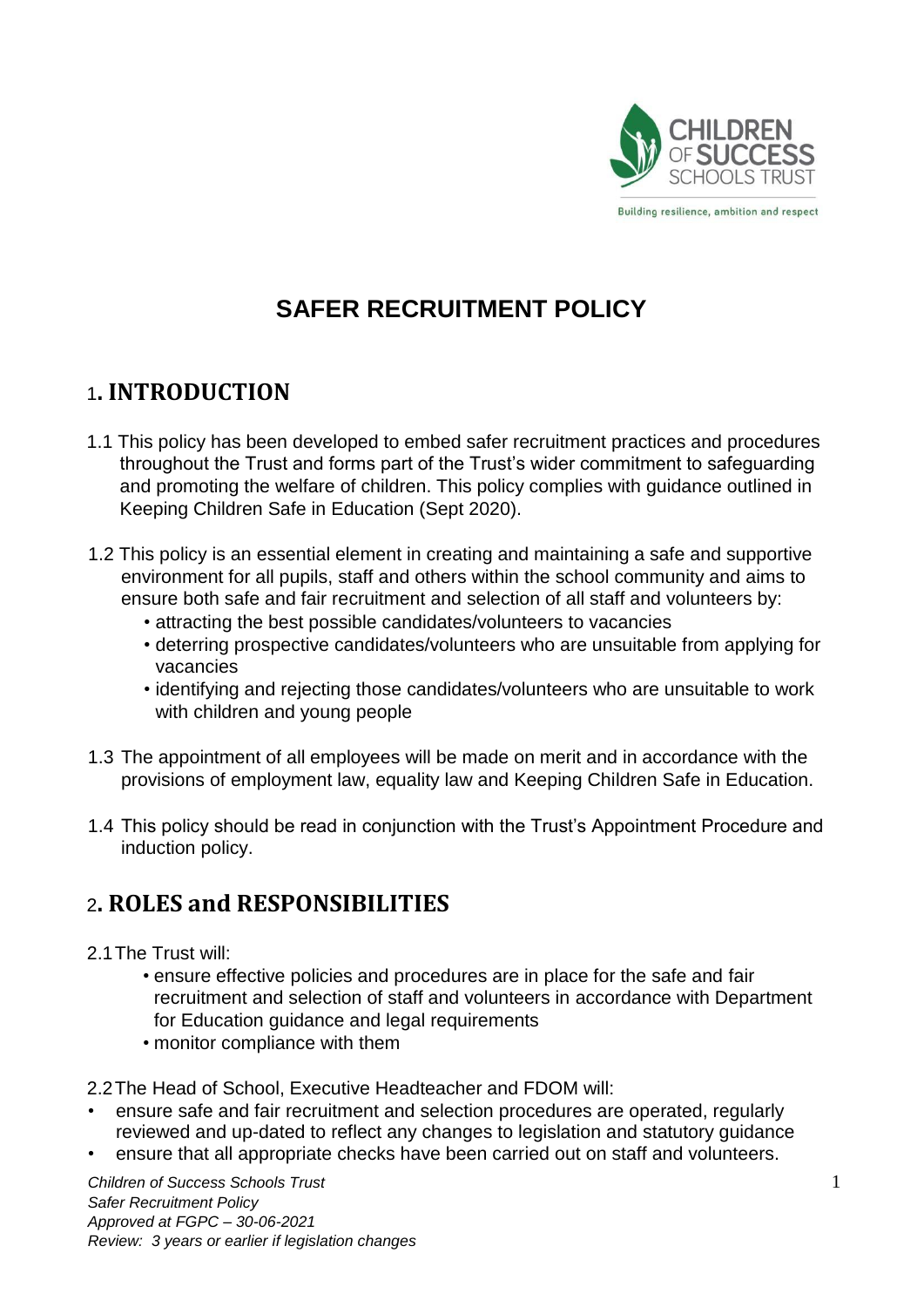- monitor compliance with this document by any contractors and agencies
- promote the safety and well being of children and young people at every stage of this process

# 3. **INVITING APPLICATIONS**

3.1 All advertisements for posts of regulated activity, paid or unpaid, will include the following statement;

"*Children of Success Schools Trust are committed to safeguarding children and young people. All post holders are subject to appropriate vetting procedures and a satisfactory Disclosure and Barring Service Enhanced with barred list information check*".

- 3.2. All applicants will receive a pack containing the following when applying for a post:
	- A statement of the Trust's commitment to ensuring the safety and well being of the pupils
	- Job description and person specification
	- The relevant school's Safeguarding Policy
	- The Trust's Safer Recruitment Policy
	- The selection procedure for the post
		- An application form
- 3.3 Prospective applicants must complete, in full, and return a signed application form. Incomplete application forms must be returned to the applicant where the deadline for completed forms has not passed.
- 3.4 Candidates submitting an application form completed on-line will be asked to sign the application form if called for interview.
- 3.5 A curriculum vitae cannot be accepted in place of a completed application form.
- 3.6 Internal candidates will be treated no more or less favourably than external candidates.

### 4. **IDENTIFICATION OF THE RECRUITMENT PANEL**

4.1 Although no longer a statutory requirement, good practice is that at least one member of the Selection and Recruitment Panel will have successfully completed training in Safer Recruitment.

### **5. SHORT LISTING AND REFERENCES**

- 5.1 Candidates will be short listed against the person specification for the post with regards to qualifications and experience.
- 5.2 Two references, one of which must be from the applicant's current/most recent employer, will be taken up preferably before the selection stage so that any discrepancies may be probed during this stage of the procedure.
- 5.3 References will be sought directly from the referee, and where necessary, the referee will be contacted to clarify any anomalies or discrepancies. Detailed written records will be kept of such exchanges.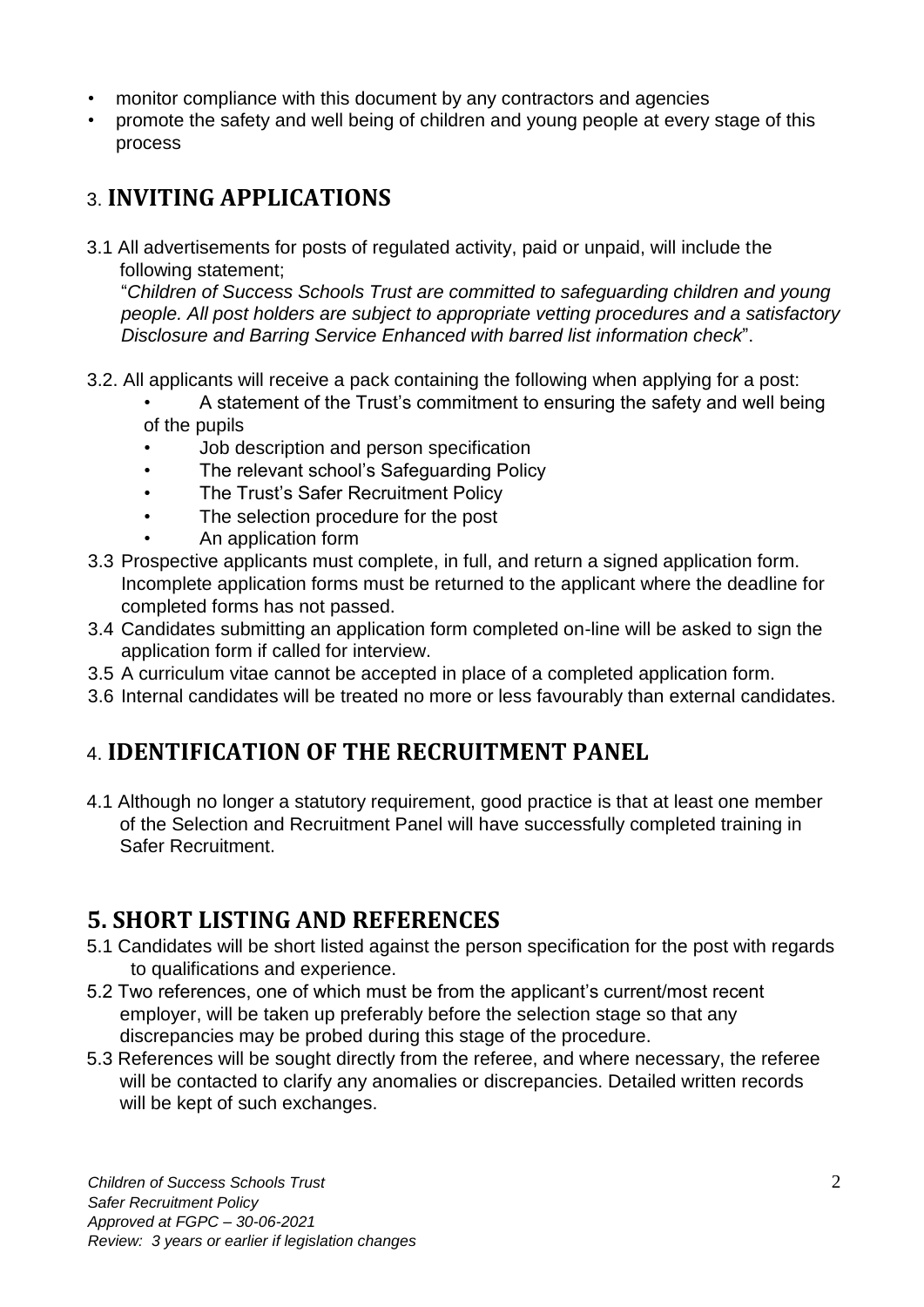- 5.4 Where necessary, previous employers who have not been named as referees may be contacted in order to clarify any such anomalies or discrepancies. Detailed written records will be kept of such exchanges.
- 5.5Referees will be asked specific questions about the following:
	- The candidate's suitability to work with children and young people.
	- Any disciplinary warnings, including time-expired warnings, relating to the safeguarding of children and young people
	- The candidate's suitability for the post
- 5.6 Reference requests will include the following:
	- Applicant's current position and salary
	- Sickness record
	- Attendance record
	- Disciplinary record
- 5.7 All appointments are offered subject to satisfactory references, vetting procedures and DBS clearance.
- 5.8 The application forms will be checked to ensure there are no gaps in employment which need to be highlighted at interview.

# 6. **INVITATION TO INTERVIEW**

- 6.1 Candidates called to interview will receive:
	- A letter or email confirming the interview and details of the selection techniques
	- Details of the interview day including details of the panel members
	- Further copy of the person specification
	- Details of any tasks to be undertaken as part of the interview process
	- The opportunity to discuss the process prior to the interview

# 7. **THE SELECTION PROCESS**

- 7.1 Selection techniques will be determined by the nature and duties of the post but all vacancies will require an interview of short-listed candidates.
- 7.2 Interviews will always be face-to-face.
- 7.3 Candidates will be required to:
	- Explain any gaps in employment
	- Explain satisfactorily any anomalies or discrepancies in the information available to the panel
	- Declare any information that is likely to appear on the DBS disclosure
	- Demonstrate their awareness/ability to safeguard and protect the welfare of children and young people.

### 8. **EMPLOYMENT CHECKS**

- 8.1 An offer of appointment will be conditional and all successful candidates will be required to:
	- Provide proof of identity and address

*Children of Success Schools Trust* 3 *Safer Recruitment Policy Approved at FGPC – 30-06-2021 Review: 3 years or earlier if legislation changes*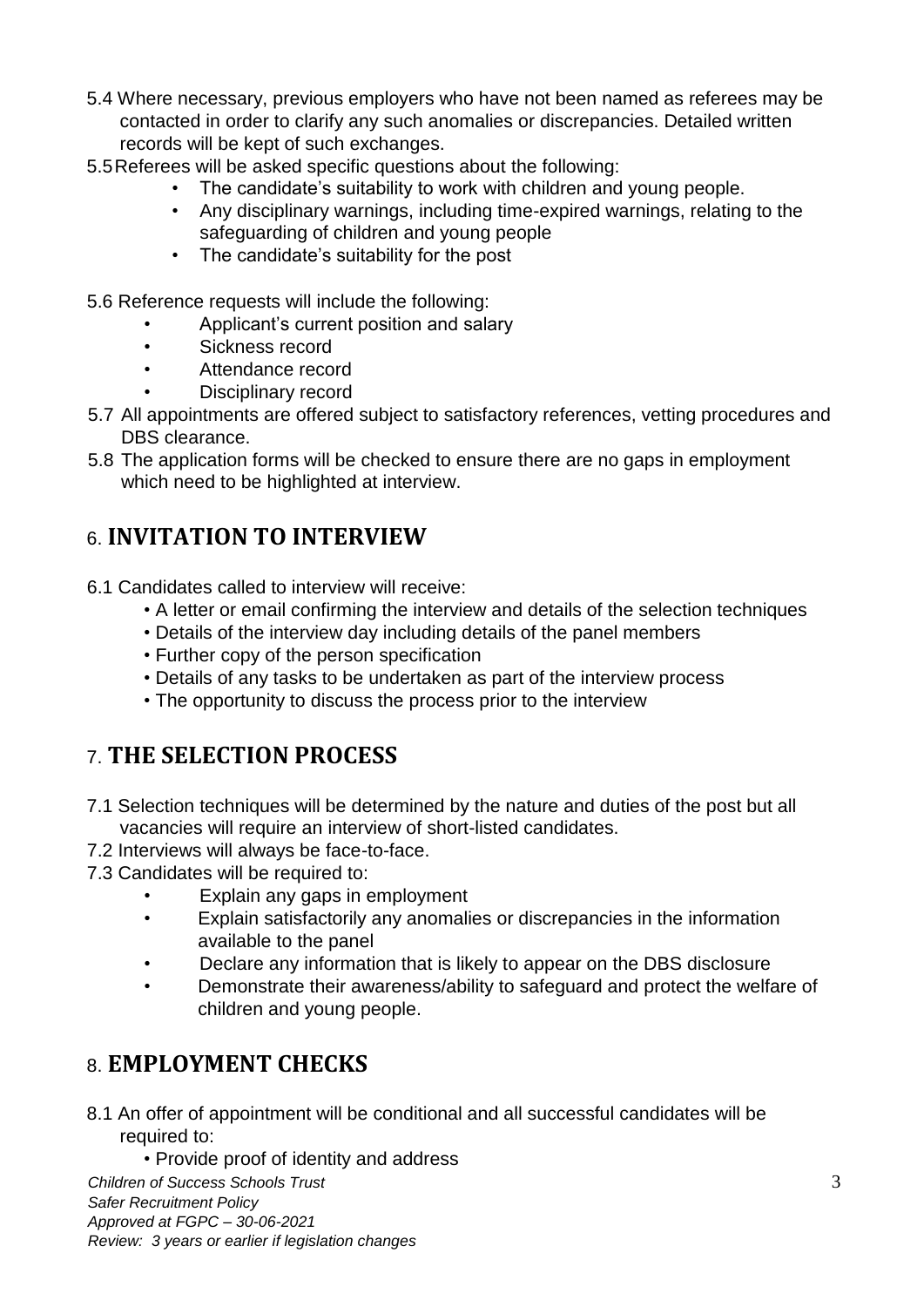- Complete an enhanced DBS application (which includes barred list check and details of prohibition from teaching orders) and receive satisfactory clearance.
- Provide proof of professional status
- Provide actual certificates of qualifications
- Complete a confidential health questionnaire
- Provide proof of eligibility to live and work in the UK

Carry out further additional checks, as appropriate, on candidates who have lived or worked outside of the UK, including where relevant any teacher sanctions or restrictions imposed by a European Economic Area professional regulating authority, and criminal records checks or their equivalent.

- 8.2 All checks will be:
	- Confirmed in writing
	- Documented and retained on the personnel file
	- Recorded on the school's Single Central Record
	- Followed up if they are unsatisfactory or if there are any discrepancies in the information received.
- 8.3 Employment will commence subject to all checks and procedures being satisfactorily completed.
- 8.4 The Trust will check for updated DBS information about staff every five years unless the need arises earlier.
- 8.5 The Trust will maintain a Single Central Record of employment checks in accordance with DfES guidance.
- 8.6 Individuals who have lived or worked outside the UK must undergo the same checks as all other staff in schools or colleges. See KCSIE for further details regarding the requirements.

#### 9. **INDUCTION**

9.1 Induction procedures are included in the induction policy.

### **10 GOVERNORS/TRUSTEES**

10.1 All Governors/trustees will have the following checks:

- Identity check
- an enhanced DBS without a barred list information.
- Section 128 check(to check prohibition in management)
- Other checks deemed necessary if they have worked outside the UK